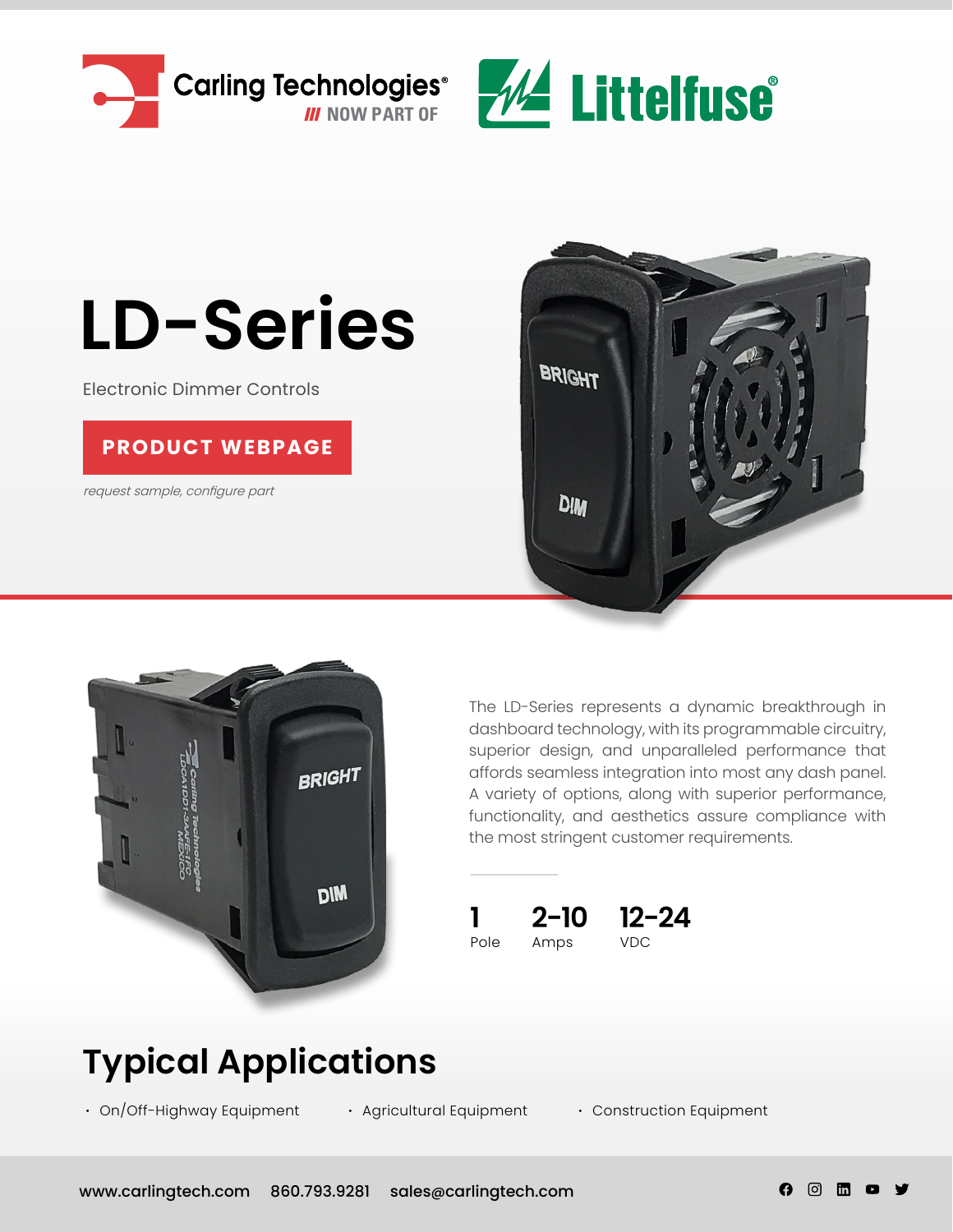### **Tech Specs**

#### **Electrical**

| Contact Rating      | 9-16VDC, 2-10Amp.                                                                                                                                                                                                                                                                                                                                                                                                                                                                                                                                       |
|---------------------|---------------------------------------------------------------------------------------------------------------------------------------------------------------------------------------------------------------------------------------------------------------------------------------------------------------------------------------------------------------------------------------------------------------------------------------------------------------------------------------------------------------------------------------------------------|
| Terminals           | 6.3mm (0.250" TAB)                                                                                                                                                                                                                                                                                                                                                                                                                                                                                                                                      |
| Contacts            | solid-state load switching                                                                                                                                                                                                                                                                                                                                                                                                                                                                                                                              |
| Output              | PWM 200 Hz.                                                                                                                                                                                                                                                                                                                                                                                                                                                                                                                                             |
| EMI/EMC             | SAE JIII3 and SAE J1455<br><b>Conducted Transient Emissions</b><br><b>RF Conducted Emissions</b><br>Conducted Susceptibility:<br>Test pulse #1<br>Test pulse #2<br>Test pulse #3a, #3b<br>Load Dump: Test Pulse #5<br>Power lead Disturbance<br>(Power Dips)<br>AF Conducted Immunity<br>Direct RF Injection (DRFI)<br>Abnormal Vehicle Operating<br>Conditions<br><b>RF Radiated Emissions</b><br>Radiated Immunity-Absorber<br>Lined Chamber<br>Electrostatic Discharge:<br>Shipping / handling Electrostatic<br>Discharge: Human Static<br>Discharge |
| Dielectric Strength | 000V @ 60 Hz was applied for<br>each unit for 1 minute                                                                                                                                                                                                                                                                                                                                                                                                                                                                                                  |
| Reverse Polarity    | 24VDC for 5 minutes                                                                                                                                                                                                                                                                                                                                                                                                                                                                                                                                     |

#### **Environmental**

| Operating Temp.     | $-40^{\circ}$ C to + 85 $^{\circ}$ C                                                                                                                                                                                                                                                                                                                                                                                                                                                                                                                                                               |  |  |  |  |
|---------------------|----------------------------------------------------------------------------------------------------------------------------------------------------------------------------------------------------------------------------------------------------------------------------------------------------------------------------------------------------------------------------------------------------------------------------------------------------------------------------------------------------------------------------------------------------------------------------------------------------|--|--|--|--|
| Vibration           | Resonance Search<br>Individual resonance<br>searches were conducted<br>with vibration applied along<br>each of the three mutually<br>perpendicular axes.<br>24-50 Hz 0.40DA<br>50-2000 Hz $\pm$ 10 G's peak<br>Random Vibration<br>The random vibration endurance<br>test conditions were sequentially<br>conducted in each of the three<br>mutually perpendicular axes, 1hr/<br>axis<br>Freq. (Hz) PSD $(G^2/Hz)$ 9.36 grms<br>24 Hz 0.06<br>60 Hz 0.50<br>100 Hz 0.025<br>1000 Hz 0.025<br>2000 Hz 0.025<br>During the test, all units were<br>operated at a load current of 2A<br>with 12.5VDC. |  |  |  |  |
| Salt Spray          | Per Mil-Std 202F, Method 101D, Test<br>Condition A. Duration 96 hrs.                                                                                                                                                                                                                                                                                                                                                                                                                                                                                                                               |  |  |  |  |
| Dust                | Per Mil-Std 810C, Method 510.2. Air<br>velocity 300 $\pm$ 200 Feet/Min., Test<br>Duration 16 Hr.                                                                                                                                                                                                                                                                                                                                                                                                                                                                                                   |  |  |  |  |
| Moisture Resistance | Per Mil-Std 202F, Method 106E.<br>Test Criteria-pre and post test<br>operation of switch.                                                                                                                                                                                                                                                                                                                                                                                                                                                                                                          |  |  |  |  |

#### **Physical**

| Function               | Incremental for continuous<br>dimming      |
|------------------------|--------------------------------------------|
| Operation              | Momentary                                  |
| Lighted                | LED's internally dimmed                    |
| <b>Base</b>            | PBT Polyester V-0 flammability             |
| Rocker                 | Polycarbonate or Nylon 6/6<br>Glass filled |
| <b>Bracket</b>         | PBT Polyester V-0 flammability             |
| Connector              | Nylon 6/6 toughened                        |
| <b>Actuation Force</b> | $300$ gm $\pm$ 50 gm                       |
| Weight                 | 52 grams                                   |

#### **Mounting Specifications**



MOUNTING HOLE **Panel Thickness Range** Acceptable Panel Thickness .030 to .156 (.76mm to 3.96mm) Recommended: .030, .062, .093, .125 and .156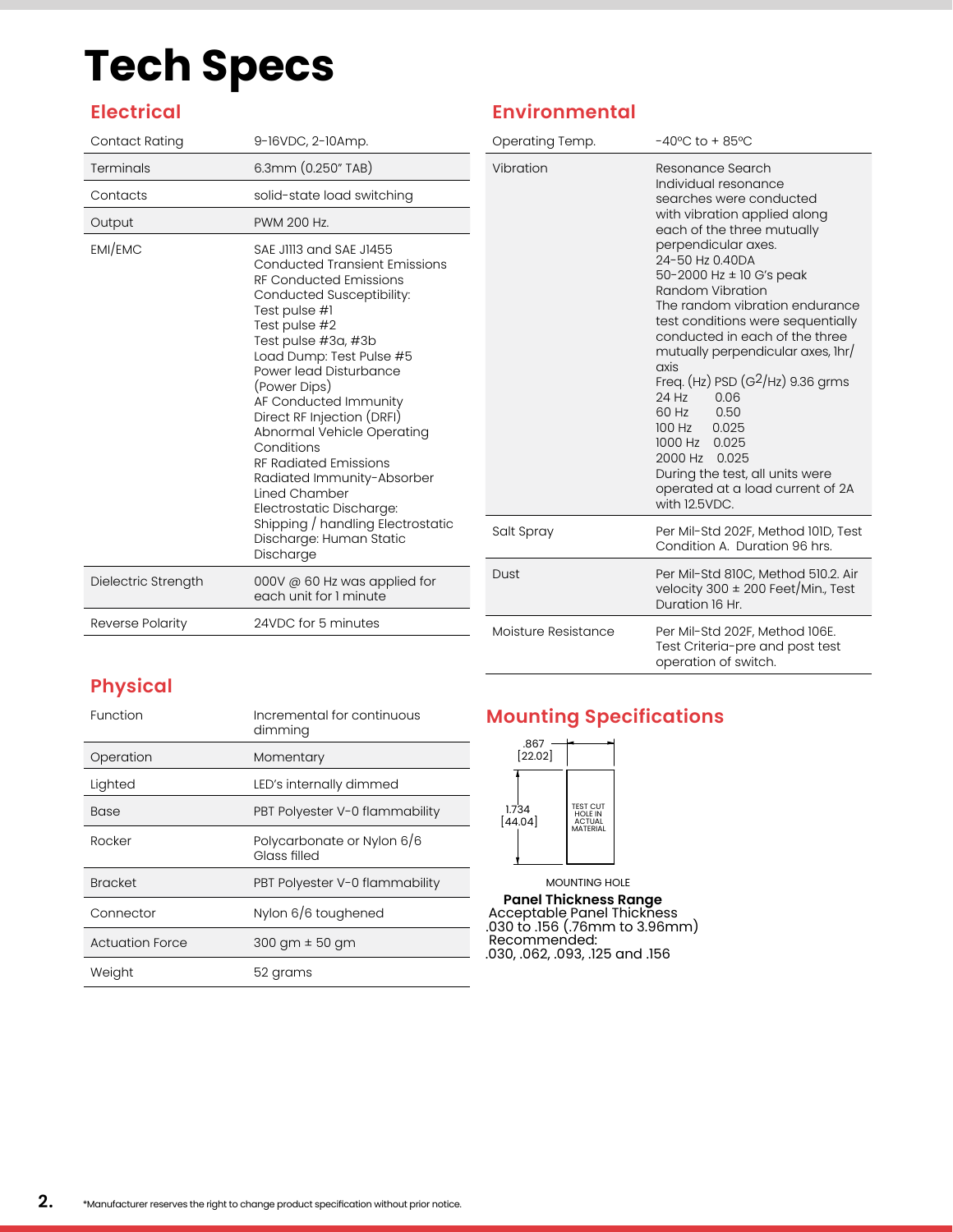| <b>Ordering Scheme</b>             |                                                                                                                                          |       |                        |                              |                              |                       |   |                |                                                            |                                              |                                                                                                                                                                            |                           |                                                                           |                          |                                                   |                                                                                                                        |
|------------------------------------|------------------------------------------------------------------------------------------------------------------------------------------|-------|------------------------|------------------------------|------------------------------|-----------------------|---|----------------|------------------------------------------------------------|----------------------------------------------|----------------------------------------------------------------------------------------------------------------------------------------------------------------------------|---------------------------|---------------------------------------------------------------------------|--------------------------|---------------------------------------------------|------------------------------------------------------------------------------------------------------------------------|
| Sample<br>Part Number              |                                                                                                                                          |       | З                      |                              |                              |                       |   |                |                                                            |                                              | $3$ A A FE - 1                                                                                                                                                             |                           |                                                                           |                          |                                                   |                                                                                                                        |
| Selection                          | 1                                                                                                                                        |       | 2                      | 3                            | 4                            | 5                     | 6 | $\overline{7}$ |                                                            | 8                                            | 9                                                                                                                                                                          | 10                        | 11                                                                        |                          | 12                                                | 13                                                                                                                     |
| <b>1. SERIES</b>                   |                                                                                                                                          |       |                        |                              |                              |                       |   |                |                                                            |                                              | 9 & 10. LENS COLOR                                                                                                                                                         |                           |                                                                           |                          |                                                   |                                                                                                                        |
| LD<br>2. RATING<br>1<br>2          | Electronic Dimmer Control<br>4A, 12 volts<br>7A, 12 volts                                                                                |       |                        | А<br>C                       | 2A, 24 volts<br>5A, 24 volts |                       |   |                | z<br>Clear<br>3<br>5                                       | No Lens<br>White<br>7<br>-<br>9<br>A         | Amber<br>в<br>с<br>D<br>Е                                                                                                                                                  | Green<br>G<br>н<br>J<br>к | Red<br>м<br>N<br>P<br>R                                                   | Blue<br>т<br>U<br>v<br>w |                                                   | Lens Style<br>Large Transparent<br>Large Translucent<br><b>Bar Transparent</b><br><b>Bar Translucent</b><br>Laser Etch |
| 3                                  | 10A, 12 volts                                                                                                                            |       |                        |                              |                              |                       |   |                |                                                            | <b>11. LEGEND #1</b>                         |                                                                                                                                                                            |                           |                                                                           |                          |                                                   |                                                                                                                        |
| ш                                  | <b>3. DIMMING RATE</b><br>30 - 100% 8 positions                                                                                          |       |                        | A                            |                              | 0 - 100% Il positions |   |                |                                                            | 00 No legend                                 | For legend options, visit us at carlingtech.com                                                                                                                            | FC<br>Dim                 |                                                                           | FE Bright                |                                                   |                                                                                                                        |
| 5<br>No lamp<br>12V LED<br>24V LED | 10 - 100% 10 positions<br><b>4. TERMINATION</b><br>.230 TABS (5.84 mm)<br><b>5 &amp; 6. ILLUMINATION</b><br>s<br>Red<br>с<br>N<br>D<br>P | Amber | Green<br>н<br>J        |                              |                              |                       |   |                | O<br>1<br>2<br>3<br>LAMP <sub>1</sub><br>LAMP <sub>2</sub> | No legend<br>ΞD<br>Ŕ<br><b>ORIENTATION 1</b> | <b>12. LEGEND ORIENTATION</b><br>vertical (lamp 1 on top)<br>horizontàl (lamp 1 on right)<br>vertical (lamp I on bottom)<br>LAMP 2 LAMP 1<br>ρ⊱ ≣D<br><b>ORIENTATION 2</b> |                           | LAMP <sub>2</sub><br>Ŕ<br>ΞD<br>LAMP <sub>1</sub><br><b>ORIENTATION 3</b> |                          | Æ<br>ED.<br>LAMP 1 LAMP 2<br><b>ORIENTATION 4</b> |                                                                                                                        |
| L<br>Black                         | <b>7. BRACKET COLOR</b>                                                                                                                  | 2     | White                  |                              | 3                            | Gray                  |   |                |                                                            | <b>13. LEGEND #2</b><br>00 No legend         | For legend options, visit us at carlingtech.com                                                                                                                            | FC<br><b>Dim</b>          | FE.                                                                       | <b>Bright</b>            |                                                   |                                                                                                                        |
| Rocker<br>Paddle                   | <b>8. ACTUATOR STYLE</b><br>Laser Etched<br>3<br>4                                                                                       |       | <b>COLOR</b><br>A<br>J | <b>Black White</b><br>в<br>ĸ | Gray<br>с<br>м               | Red<br>D<br>N         |   |                | Notes:                                                     |                                              | Custom colors are available. Consult factory.<br>ta Configure Complete Part Number >                                                                                       |                           |                                                                           |                          |                                                   |                                                                                                                        |

## **Dimensional Specs**

inches [millimeters]



.344 [8.74]

1.340 [34.04]

1.300 [33.02]

ਜ਼ੋ<br>1.570 [39.88]

> $\frac{1}{2}$  $\overline{103}$

 $\overline{1}$ 

 $\overline{\mathbf{3}}$ 



1.060 [26.92]

旧

П



MOUNTING HOLE **Panel Thickness Range<br>Acceptable Panel Thickness<br>.030 to .156 (.76mm to 3.96mm)<br>Recommended:<br>.030, .062, .093, .125 and .156** 



PADDLE STYLE ACTUATOR

| Q.C. SELECTION GUIDE                                                            |                |                  |                      |  |  |  |  |  |
|---------------------------------------------------------------------------------|----------------|------------------|----------------------|--|--|--|--|--|
| <b>COMPANY</b>                                                                  | <b>PACKARD</b> | <b>WIRE GAGE</b> |                      |  |  |  |  |  |
| <b>SERIES</b>                                                                   | PART NO.       | AWG              | MM <sup>2</sup>      |  |  |  |  |  |
| <b>PACKARD</b><br><b>METRI-PACK</b><br>630 SERIES<br>TIN PLATED<br><b>BRASS</b> | 12084590       | 12               | 3.0                  |  |  |  |  |  |
|                                                                                 | 12052224       | 12               | 3.0                  |  |  |  |  |  |
|                                                                                 | 12015870       | $16 - 14$        | $2.0 - 1.0$          |  |  |  |  |  |
|                                                                                 | 12015869       | $20 - 18$        | $1.0 - .80$          |  |  |  |  |  |
|                                                                                 | 12020035       | 22-18 (2 REQ'D)  | $.80 - .50(2$ REQ'D) |  |  |  |  |  |
|                                                                                 | 12052222       | $20 - 22$        | $.50 - .35$          |  |  |  |  |  |